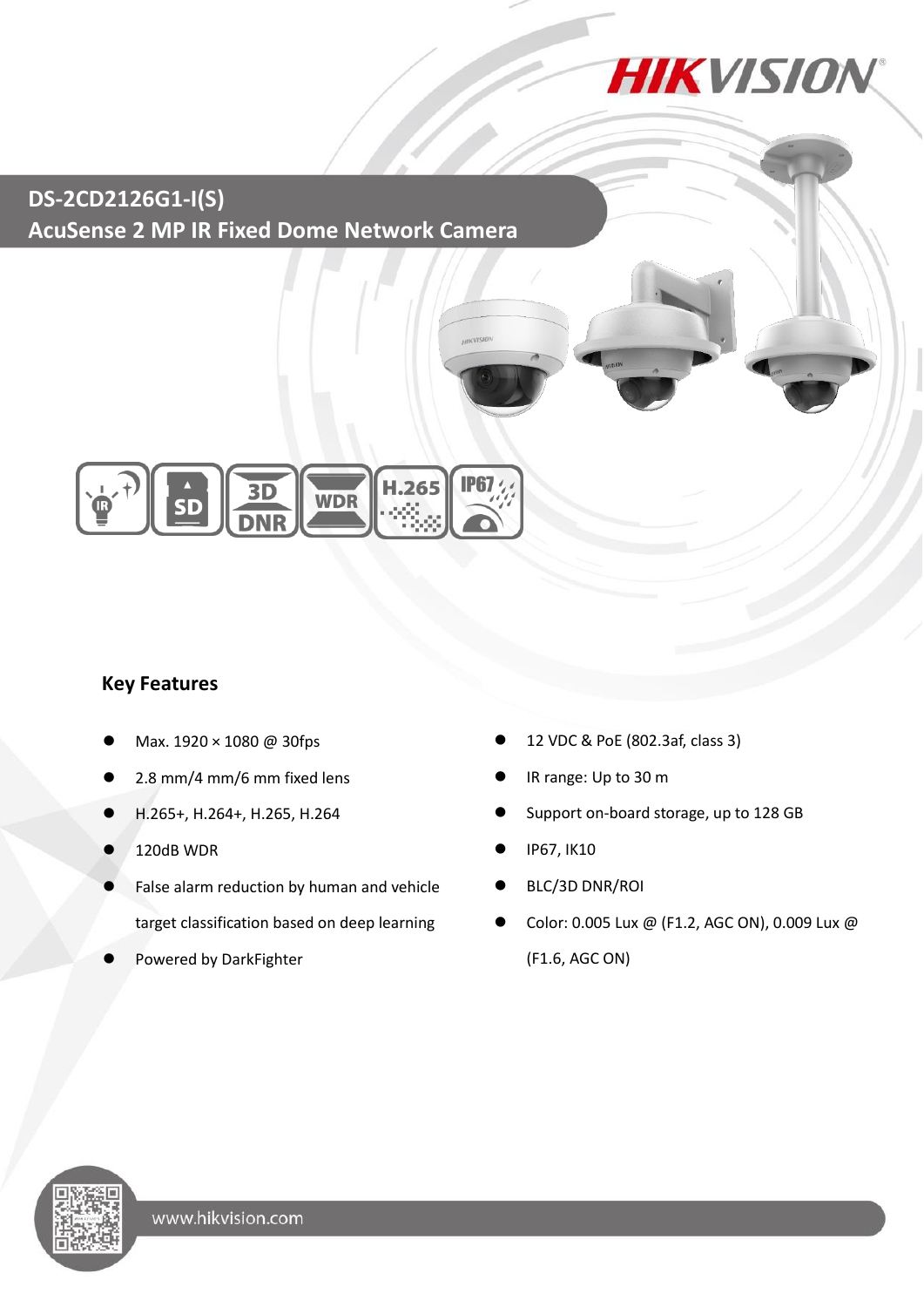

# **Specification**

Y

| Camera                             |                                                                                                                                                                                                            |  |
|------------------------------------|------------------------------------------------------------------------------------------------------------------------------------------------------------------------------------------------------------|--|
| Image Sensor                       | 1/2.8" Progressive Scan CMOS                                                                                                                                                                               |  |
| Min. Illumination                  | Color: 0.005 Lux @ (F1.2, AGC ON), 0.009 Lux @ (F1.6, AGC ON)                                                                                                                                              |  |
| Shutter Speed                      | $1/3$ s to $1/100,000$ s                                                                                                                                                                                   |  |
| Slow Shutter                       | Yes                                                                                                                                                                                                        |  |
| Focal length                       | $2.8/4/6$ mm                                                                                                                                                                                               |  |
| Focus                              | Fixed                                                                                                                                                                                                      |  |
| Aperture                           | F <sub>1.6</sub>                                                                                                                                                                                           |  |
| <b>FOV</b>                         | 2.8 mm, horizontal FOV: 108°, vertical FOV: 58°, diagonal FOV: 128°<br>4 mm, horizontal FOV: 86°, vertical FOV: 46°, diagonal FOV: 103°<br>6 mm, horizontal FOV: 52°, vertical FOV: 29°, diagonal FOV: 60° |  |
| Lens Mount                         | M12                                                                                                                                                                                                        |  |
| Day & Night                        | IR cut filter                                                                                                                                                                                              |  |
| <b>DNR</b>                         | 3D DNR                                                                                                                                                                                                     |  |
| Wide Dynamic Range                 | 120dB                                                                                                                                                                                                      |  |
| 3-Axis Adjustment                  | Pan: 0° to 355°, tilt: 0° to 75°, rotate: 0° to 355°                                                                                                                                                       |  |
| IR                                 |                                                                                                                                                                                                            |  |
| IR Range                           | Up to 30 m                                                                                                                                                                                                 |  |
| Wavelength                         | 850 nm                                                                                                                                                                                                     |  |
| <b>Compression Standard</b>        |                                                                                                                                                                                                            |  |
| Video Compression                  | Main stream: H.265/H.264<br>Sub stream: H.265/H.264/MJPEG                                                                                                                                                  |  |
| H.264 Type                         | Main Profile/High Profile                                                                                                                                                                                  |  |
| $H.264+$                           | Main stream supports                                                                                                                                                                                       |  |
| H.265 Type                         | Main Profile                                                                                                                                                                                               |  |
| $H.265+$                           | Main stream supports                                                                                                                                                                                       |  |
| Video Bit Rate                     | 32 Kbps to 16 Mbps                                                                                                                                                                                         |  |
| <b>SVC</b>                         | H.265 encoding and H.264 encoding support                                                                                                                                                                  |  |
| <b>Image</b>                       |                                                                                                                                                                                                            |  |
| Max. Resolution                    | $1920 \times 1080$                                                                                                                                                                                         |  |
| Main Stream                        | 50Hz: 25fps (1920 × 1080, 1280 × 960, 1280 × 720)<br>60Hz: 30fps (1920 × 1080, 1280 × 960, 1280 × 720)                                                                                                     |  |
| Sub Stream                         | 50Hz: 25fps (704 × 576, 640 × 480, 352 × 288)<br>60Hz: 30fps (704 $\times$ 480, 640 $\times$ 480, 352 $\times$ 240)                                                                                        |  |
| Image Enhancement                  | BLC/3D DNR                                                                                                                                                                                                 |  |
| Image Settings                     | Saturation, brightness, contrast, sharpness, AGC, white balance adjustable by client software or<br>web browser                                                                                            |  |
| ROI (Region of Interest)           | Support 1 fixed region for main stream and sub stream separately                                                                                                                                           |  |
| Day/Night Switch                   | Day/Night/Auto/Schedule/Triggered by Alarm In(-S)                                                                                                                                                          |  |
| Audio (-S)                         |                                                                                                                                                                                                            |  |
| <b>Environment Noise Filtering</b> | Yes                                                                                                                                                                                                        |  |
| Sampling Rate                      | 8kHz/16kHz                                                                                                                                                                                                 |  |
| Audio Compression                  | G.711/G.722.1/G.726/MP2L2/PCM                                                                                                                                                                              |  |
| Audio Bit Rate                     | 64Kbps(G.711)/16Kbps(G.722.1)/16Kbps(G.726)/32-160Kbps(MP2L2)                                                                                                                                              |  |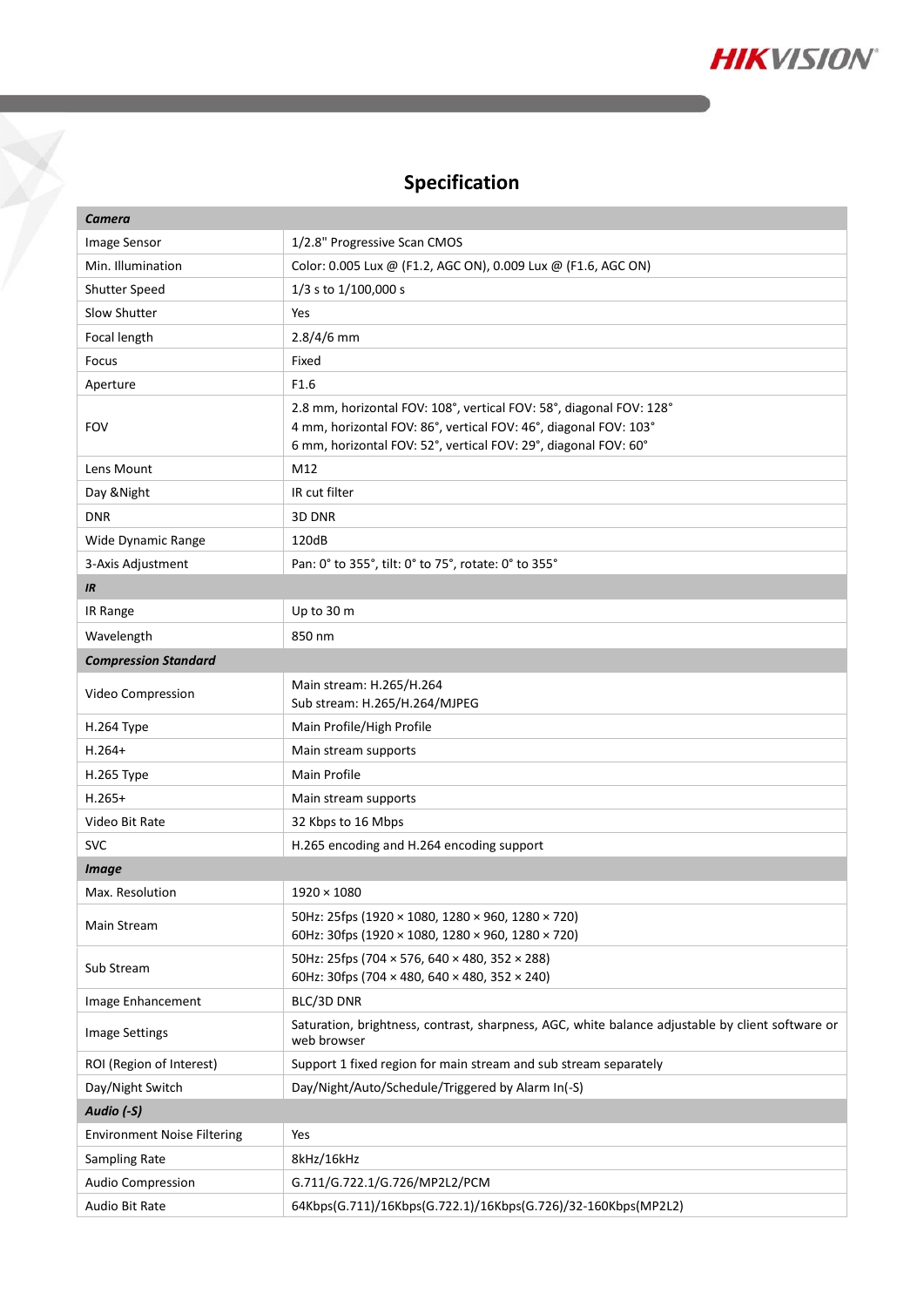

| <b>Network</b>                 |                                                                                                                                                                                                                                                                                                                                                                                                                         |  |
|--------------------------------|-------------------------------------------------------------------------------------------------------------------------------------------------------------------------------------------------------------------------------------------------------------------------------------------------------------------------------------------------------------------------------------------------------------------------|--|
| Network Storage                | Support micro SD/SDHC/SDXC card (128G) local storage, NAS (NFS, SMB/CIFS), ANR                                                                                                                                                                                                                                                                                                                                          |  |
| Alarm Trigger                  | Tampering alarm, network disconnected, IP address conflict, illegal login, HDD full, HDD error                                                                                                                                                                                                                                                                                                                          |  |
| Protocols                      | TCP/IP, ICMP, HTTP, HTTPS, FTP, DHCP, DNS, DDNS, RTP, RTSP, RTCP, PPPOE, NTP, UPnP, SMTP,<br>SNMP, IGMP, 802.1X, QoS, IPv6, UDP, Bonjour                                                                                                                                                                                                                                                                                |  |
| <b>General Function</b>        | One-key reset, anti-filter                                                                                                                                                                                                                                                                                                                                                                                              |  |
| <b>Firmware Version</b>        | V5.5.72                                                                                                                                                                                                                                                                                                                                                                                                                 |  |
| API                            | ONVIF (PROFILE S, PROFILE G, PROFILE T), ISAPI                                                                                                                                                                                                                                                                                                                                                                          |  |
| Simultaneous Live View         | Up to 6 channels                                                                                                                                                                                                                                                                                                                                                                                                        |  |
| User/Host                      | Up to 32 users<br>3 levels: Administrator, Operator and User                                                                                                                                                                                                                                                                                                                                                            |  |
| Client                         | iVMS-4200, Hik-Connect, iVMS-5200, iVMS-4500                                                                                                                                                                                                                                                                                                                                                                            |  |
| Web Browser                    | IE8+, Chrome 31.0-44, Firefox 30.0-51, Safari 8.0+                                                                                                                                                                                                                                                                                                                                                                      |  |
| <b>Interface</b>               |                                                                                                                                                                                                                                                                                                                                                                                                                         |  |
| <b>Communication Interface</b> | 1 RJ45 10M/100M self-adaptive Ethernet port                                                                                                                                                                                                                                                                                                                                                                             |  |
| On-board Storage               | Built-in micro SD/SDHC/SDXC slot, up to 128 GB                                                                                                                                                                                                                                                                                                                                                                          |  |
| <b>Reset Button</b>            | Yes                                                                                                                                                                                                                                                                                                                                                                                                                     |  |
| Audio (-S)                     | 1 audio input (line in/mic in), 1 audio output, mono sound                                                                                                                                                                                                                                                                                                                                                              |  |
| Alarm (-S)                     | 1 alarm input, 1 alarm output                                                                                                                                                                                                                                                                                                                                                                                           |  |
| <b>Smart Feature-set</b>       |                                                                                                                                                                                                                                                                                                                                                                                                                         |  |
| <b>Behavior Analysis</b>       | Line crossing detection, intrusion detection, region entrance detection, region exit detection,<br>false alarm reduction by human and vehicle target classification based on deep learning<br>When H265+, three streams or motion detection is enabled, the behavior analyses (including<br>line crossing detection, intrusion detection, region entrance detection and region exiting<br>detection) are not supported. |  |
| <b>General</b>                 |                                                                                                                                                                                                                                                                                                                                                                                                                         |  |
| <b>Operating Conditions</b>    | -30 °C to +50 °C (-22 °F to +122 °F), humidity 95% or less (non-condensing)                                                                                                                                                                                                                                                                                                                                             |  |
| Power Supply                   | 12 VDC $\pm$ 25%, 5.5 mm coaxial power plug<br>PoE (802.3af, class 3)                                                                                                                                                                                                                                                                                                                                                   |  |
| Power Consumption              | 12 VDC, 0.6 A, max: 7 W<br>PoE: (802.3af, 36 V to 57 V), 0.2 A to 0.1 A, max: 8.5 W                                                                                                                                                                                                                                                                                                                                     |  |
| Protection Level               | IK10, IP67 (If the camera is installed outdoor, the bracket DS-1253ZJ-M should be used together<br>with other pendant mounting bracket or wall mounting bracket to reduce IR reflective in the<br>rainy day)                                                                                                                                                                                                            |  |
| Material                       | Front cover: metal, back cover: metal                                                                                                                                                                                                                                                                                                                                                                                   |  |
| <b>Dimensions</b>              | Camera: $\Phi$ 121.4 × 92.2 mm ( $\Phi$ 4.8" × 3.6")                                                                                                                                                                                                                                                                                                                                                                    |  |
| Weight                         | Camera: 600 g (1.3 lb.)<br>With package: 760 g (1.7 lb.)                                                                                                                                                                                                                                                                                                                                                                |  |

### **Available Model**

Y

DS-2CD2126G1-I (2.8/4/6 mm), DS-2CD2126G1-IS (2.8/4/6 mm)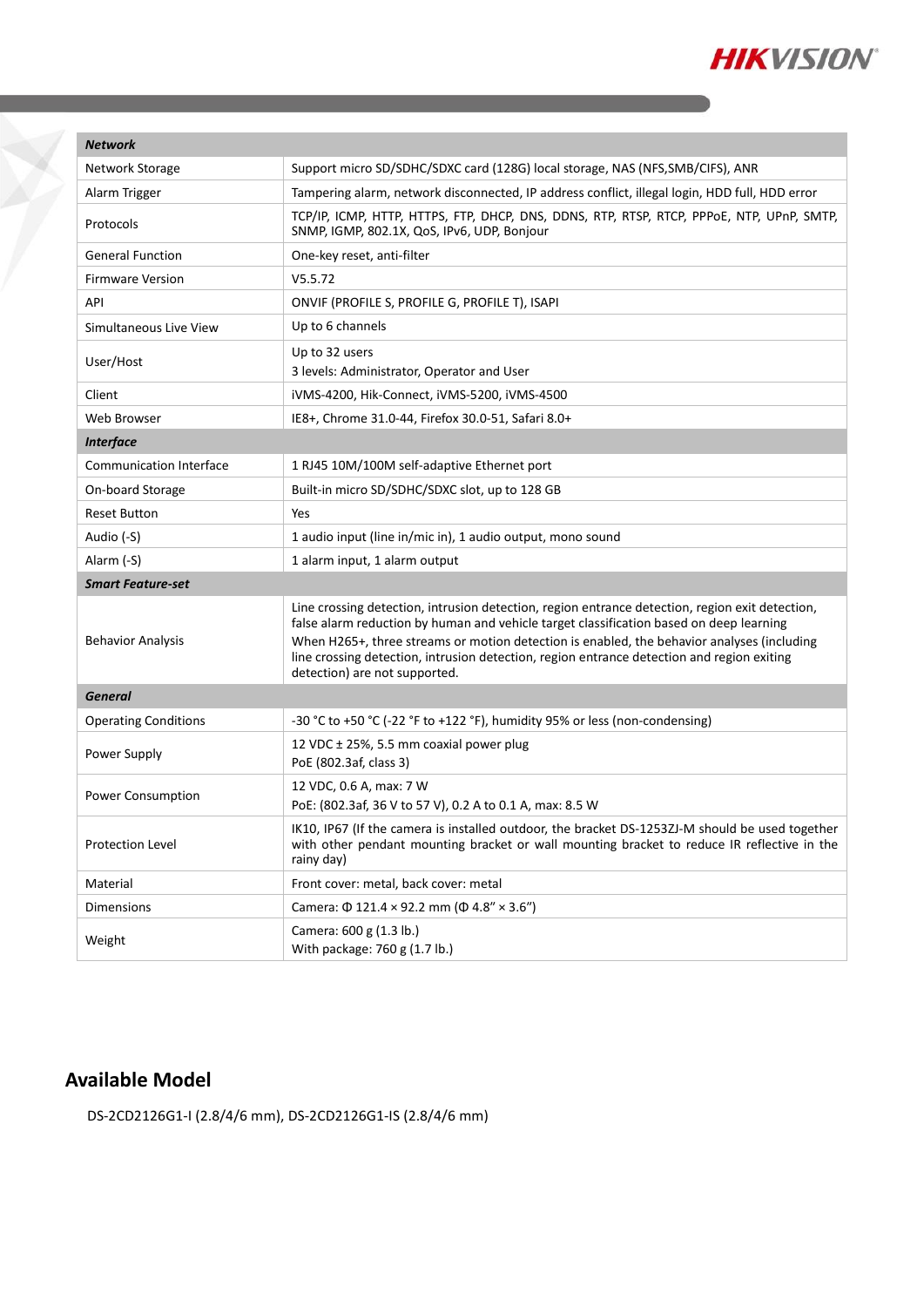

#### **Dimension**

Camera:



Wall Mounting with the Bracket (DS-1272ZJ-120 and DS-1253ZJ-M):



Pendant Mounting with the Bracket (DS-1271ZJ-120 and DS-1253ZJ-M):





Unit: mm(inch)